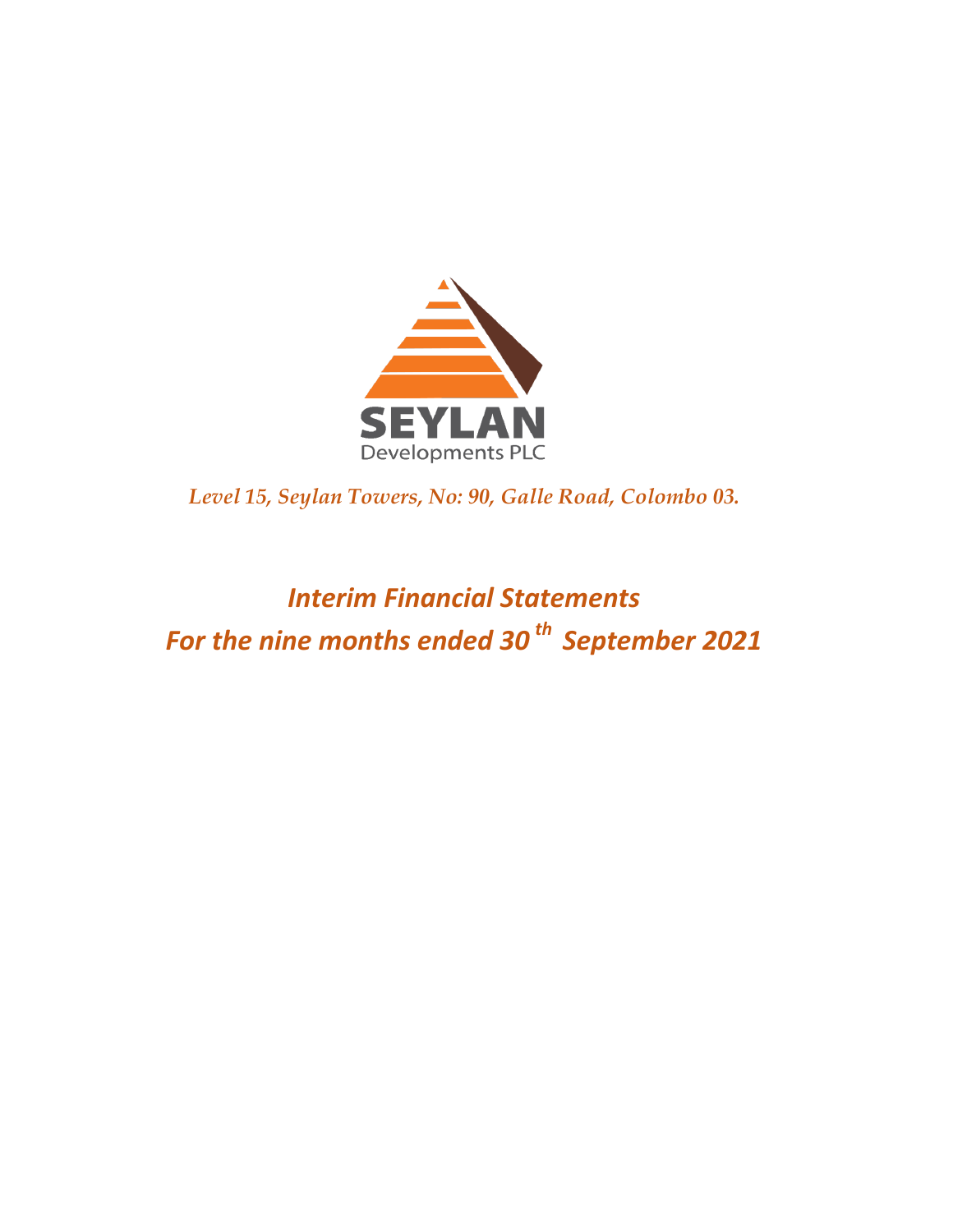## **SEYLAN DEVELOPMENTS PLC**

## **STATEMENT OF FINANCIAL POSITION**

|                                     | SEP 30, 2021   | DEC 31, 2020   | Growth  |
|-------------------------------------|----------------|----------------|---------|
|                                     | (Un Audited)   | (Audited)      | %       |
|                                     |                |                |         |
|                                     | <b>Rs '000</b> | <b>Rs '000</b> |         |
| <b>Assets</b>                       |                |                |         |
| <b>Non Current Assets</b>           |                |                |         |
| Property, plant & equipment         | 2,531          | 2,658          | (4.78)  |
| Investment property                 | 5,528,215      | 5,488,880      | 0.72    |
| Other investments                   | 189,040        | 203,568        | (7.14)  |
| <b>Total Non Current Assets</b>     | 5,719,786      | 5,695,106      | 0.43    |
| <b>Current Assets</b>               |                |                |         |
| Inventories                         | 5,442          | 4,236          | 28.46   |
| Trade and other receivables         | 45,802         | 38,416         | 19.23   |
| Other investments                   | 10,216         | 58,158         | (82.43) |
| Income tax receivable               | 52,573         | 52,573         | (0.00)  |
| Cash and cash equivalents           | 141,224        | 69,317         | 103.74  |
| <b>Total Current Assets</b>         | 255,257        | 222,701        | 14.62   |
| <b>Total Assets</b>                 | 5,975,043      | 5,917,807      | 0.97    |
|                                     |                |                |         |
|                                     |                |                |         |
| <b>Equity and Liabilities</b>       |                |                |         |
| <b>Equity</b>                       |                |                |         |
| Stated capital                      | 1,644,392      | 1,644,392      |         |
| Reserves                            | 489,207        | 496,714        | (1.51)  |
| Retained earnings                   | 3,056,075      | 2,960,814      | 3.22    |
|                                     | 5,189,674      | 5,101,920      | 1.72    |
| <b>Non Current Liabilities</b>      |                |                |         |
| Deferred tax liability              | 639,544        | 684,269        | (6.54)  |
|                                     | 639,544        | 684,269        | (6.54)  |
|                                     |                |                |         |
| <b>Current Liabilities</b>          |                |                |         |
| <b>Other liabilities</b>            | 145,825        | 131,618        | 10.79   |
|                                     | 145,825        | 131,618        | 10.79   |
|                                     |                |                |         |
| <b>Total Equity and Liabilities</b> | 5,975,043      | 5,917,807      | 0.97    |
| Net Asset per Share                 | 35.07          | 34.48          | 1.72    |

\* The Financial Statements have been prepared in compliance with the requirements of the Companies Act no 7 of 2007 .

\* The above figures are subject to audit and has been prepared in compliance with the Rule 7.4 of the CSE Listing Rules and Sri Lanka Accounting Standard - LKAS 34 - Interim Financial Reporting.

*Sgd Sgd*

**Kapila Ariyaratne Somadasa Palihawadana** Chairman Deputy Chairman

*Sgd* **Nirmala Arangalage ( Mrs )** Head of Finance

**29th October 2021**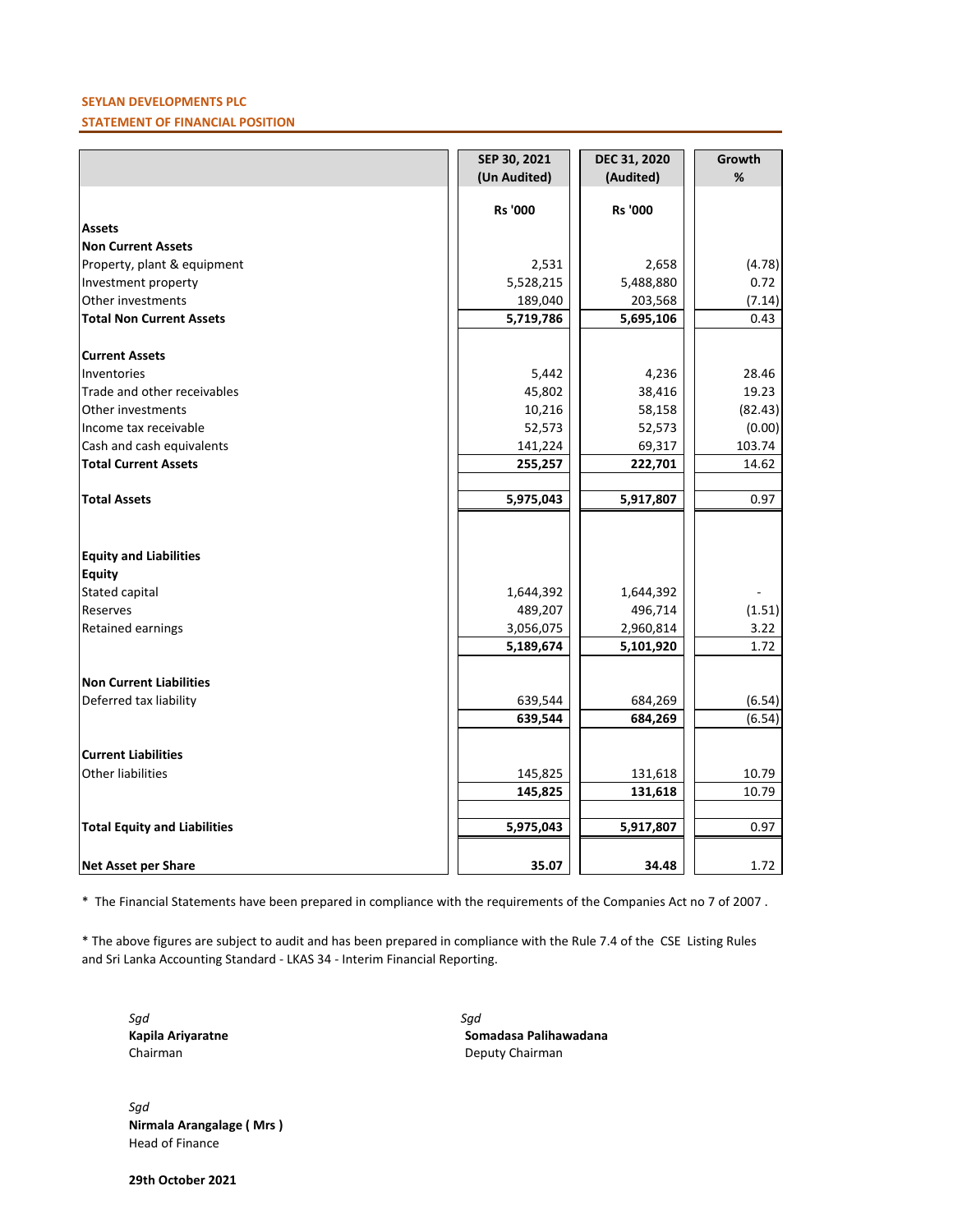# **SEYLAN DEVELOPMENTS PLC STATEMENT OF PROFIT OR LOSS AND OTHER COMPREHENSIVE INCOME**

|                                                                                                              | FOR THE QUARTER ENDED          |                                | FOR THE NINE MONTHS ENDED |                                |                                |          |
|--------------------------------------------------------------------------------------------------------------|--------------------------------|--------------------------------|---------------------------|--------------------------------|--------------------------------|----------|
|                                                                                                              | <b>SEP 30,</b><br>2021         | <b>SEP 30,</b><br>2020         | Growth                    | <b>SEP 30,</b><br>2021         | <b>SEP 30,</b><br>2020         | Growth   |
|                                                                                                              | (Un Audited)<br><b>Rs</b> '000 | (Un Audited)<br><b>Rs</b> '000 | $\%$                      | (Un Audited)<br><b>Rs</b> '000 | (Un Audited)<br><b>Rs</b> '000 | $\%$     |
| Rental Income                                                                                                | 85,222                         | 81,606                         | 4.43                      | 256,171                        | 243,271                        | 5.30     |
| Other Income                                                                                                 | 956                            | 6,812                          | (85.96)                   | 7,890                          | 8,970                          | (12.03)  |
|                                                                                                              | 86,178                         | 88,418                         | (2.53)                    | 264,061                        | 252,241                        | 4.69     |
| <b>Operating Expenses</b>                                                                                    | (19, 738)                      | (20, 920)                      | (5.65)                    | (57, 713)                      | (66, 254)                      | (12.89)  |
| <b>Operating Profit</b>                                                                                      | 66,440                         | 67,498                         | (1.57)                    | 206,348                        | 185,987                        | 10.95    |
| Net Finance income                                                                                           | 7,425                          | 8,579                          | (13.45)                   | 22,581                         | 22,702                         | (0.53)   |
| <b>Profit Before Taxation</b>                                                                                | 73,865                         | 76,077                         | (2.91)                    | 228,929                        | 208,689                        | 9.70     |
| Taxation                                                                                                     | (17, 429)                      | (15, 629)                      | 11.52                     | 43,891                         | (47, 821)                      | (191.78) |
| <b>Profit After Taxation</b>                                                                                 | 56,436                         | 60,448                         | (6.64)                    | 272,820                        | 160,868                        | 69.59    |
| Other comprehensive income                                                                                   |                                |                                |                           |                                |                                |          |
| Net losses on investment in debt<br>instruments measured at fair value<br>through other comprehensive income | (5, 398)                       | 500                            | (1, 179)                  | (8, 341)                       | 14,096                         | (159)    |
| Deferred Tax on components of other<br>Comprehensive income                                                  | 540                            | (50)                           | (1, 179)                  | 834                            | (1, 410)                       | (159)    |
| Other comprehensive income for the<br>period, net of income tax                                              | (4,858)                        | 450                            | (1, 179)                  | (7, 507)                       | 12,686                         | (159)    |
| Total comprehensive income for the period                                                                    | 51,578                         | 60,898                         | (15.30)                   | 265,313                        | 173,554                        | 52.87    |
| Earnings / (Loss) Per Share                                                                                  | Rs<br>0.38                     | Rs<br>0.41                     | (6.64)                    | Rs<br>1.84                     | $Rs$<br>1.09                   | 69.59    |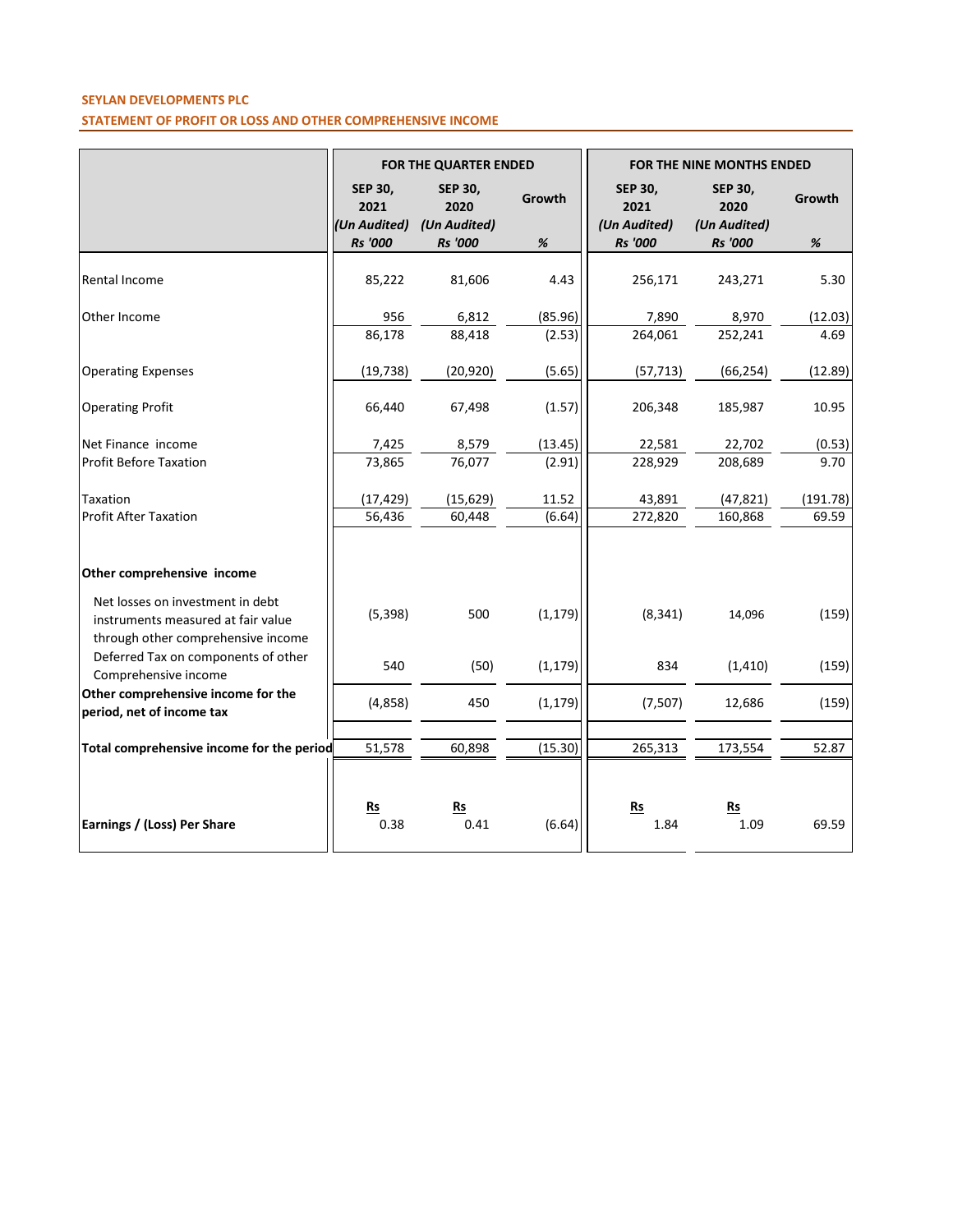### **SEYLAN DEVELOPMENTS PLC**

## **STATEMENT OF CHANGES IN EQUITY**

|                                                                                                                                | <b>Stated Capital</b>    | <b>Capital Reserve</b>   | <b>Revaluation</b><br><b>Reserve</b> | <b>Available for Sale</b><br><b>Reserve</b> | <b>Retained</b><br><b>Earnings</b> | <b>Total</b>   |
|--------------------------------------------------------------------------------------------------------------------------------|--------------------------|--------------------------|--------------------------------------|---------------------------------------------|------------------------------------|----------------|
|                                                                                                                                | <b>Rs '000</b>           | <b>Rs '000</b>           | <b>Rs '000</b>                       | Rs '000                                     | Rs '000                            | <b>Rs '000</b> |
| <b>Balance as at 01.01.2020</b>                                                                                                | 1,644,392                | 525,494                  | 1,627                                | (41, 024)                                   | 2,863,203                          | 4,993,692      |
| Total Comprehensive Income for the period<br>Profit or Loss                                                                    |                          |                          |                                      |                                             | 160,868                            | 160,868        |
| <b>Other Comprehensive Income</b><br>Net fair value change in investment in debt<br>instruments measured at fair value through |                          |                          |                                      |                                             |                                    |                |
| other comprehensive income<br>Deferred tax on components of other                                                              |                          |                          |                                      | 14,096                                      |                                    | 14,096         |
| comprehensive income                                                                                                           | $\overline{a}$           | $\overline{\phantom{a}}$ |                                      | (1, 410)                                    | $\overline{\phantom{a}}$           | (1, 410)       |
|                                                                                                                                | $\overline{\phantom{a}}$ | $\overline{\phantom{a}}$ | $\blacksquare$                       | 12,686                                      |                                    | 12,686         |
| Total Comprehensive Income for the period                                                                                      | $\overline{\phantom{a}}$ | $\overline{\phantom{a}}$ |                                      | 12,686                                      | 160,868                            | 173,554        |
| Transactions recorded directly in equity                                                                                       |                          |                          |                                      |                                             |                                    |                |
| Dividends paid                                                                                                                 |                          |                          |                                      |                                             | (162, 761)                         | (162, 761)     |
| <b>Balance as at 30.09.2020</b>                                                                                                | 1,644,392                | 525,494                  | 1,627                                | (28, 338)                                   | 2,861,310                          | 5,004,485      |
| <b>Balance as at 01.01.2021</b>                                                                                                | 1,644,392                | 525,494                  | 1,627                                | (30, 407)                                   | 2,960,814                          | 5,101,920      |
| Total Comprehensive Income for the period<br><b>Profit or Loss</b>                                                             |                          |                          |                                      |                                             | 272,819                            | 272,819        |
| <b>Other Comprehensive Income</b><br>Net fair value change in investment in debt<br>instruments measured at fair value through |                          |                          |                                      |                                             |                                    |                |
| other comprehensive income                                                                                                     |                          |                          |                                      | (8, 341)                                    |                                    | (8, 341)       |
| Deferred tax on components of other<br>comprehensive income                                                                    | $\overline{\phantom{a}}$ | $\overline{\phantom{a}}$ |                                      | 834                                         | $\overline{\phantom{a}}$           | 834            |
|                                                                                                                                | $\sim$                   | $\overline{\phantom{a}}$ | $\sim$                               | (7, 507)                                    | $\sim$                             | (7, 507)       |
| Total Comprehensive Income for the period                                                                                      |                          | $\overline{\phantom{a}}$ |                                      | (7,507)                                     | 272,819                            | 265,312        |
| Transactions recorded directly in equity                                                                                       |                          |                          |                                      |                                             |                                    |                |
| Dividends paid                                                                                                                 |                          |                          |                                      |                                             | (177, 558)                         | (177, 558)     |
| Balance as at 30.09.2021                                                                                                       | 1,644,392                | 525,494                  | 1,627                                | (37, 914)                                   | 3,056,075                          | 5,189,674      |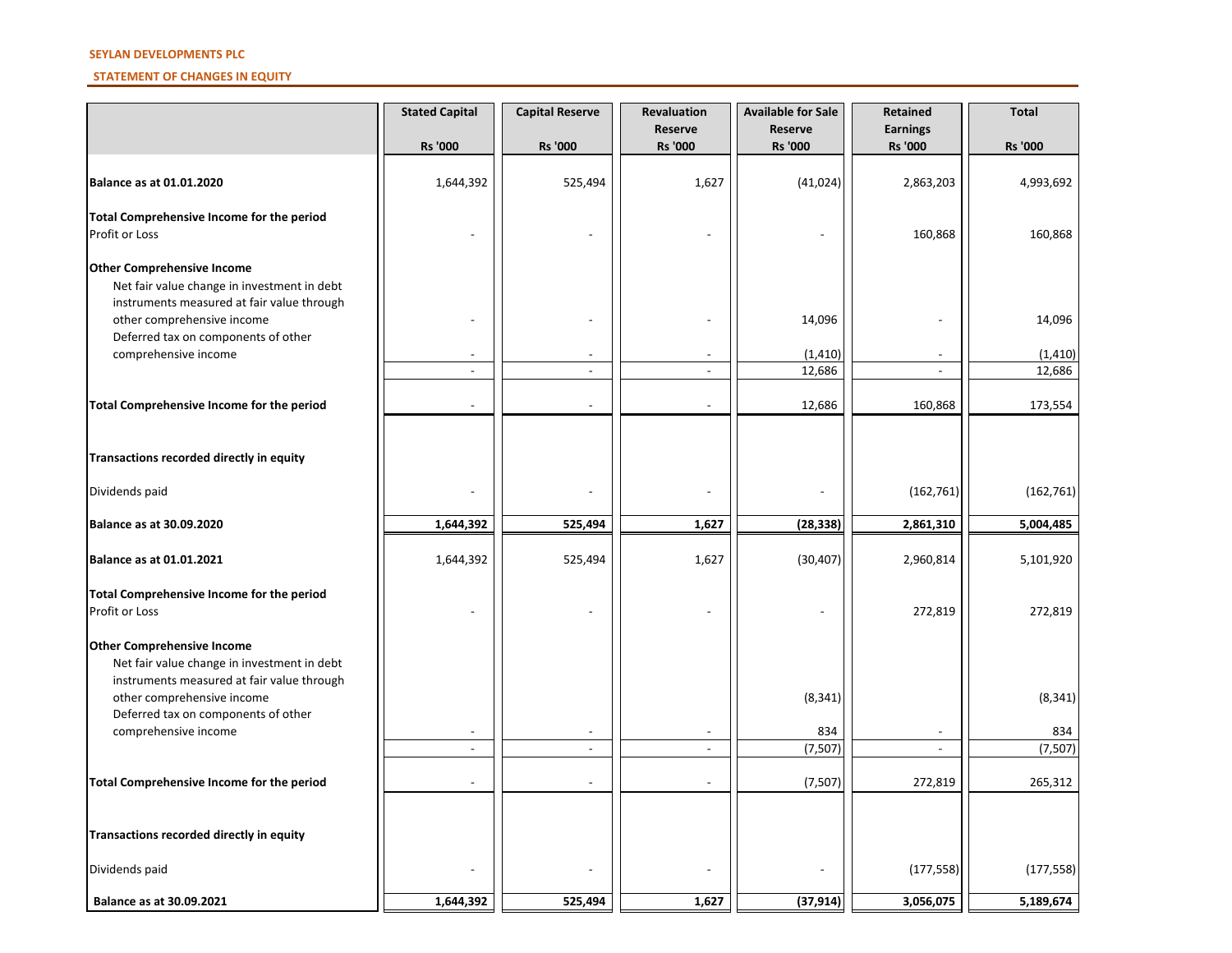# **SEYLAN DEVELOPMENTS PLC CASH FLOW STATEMENT**

| For the period                                                    | $01.01.21 - 30.09.21$<br>(Un Audited)<br><b>Rs. 000</b> | $01.01.20 - 30.09.20$<br>(Un Audited)<br><b>Rs. 000</b> |
|-------------------------------------------------------------------|---------------------------------------------------------|---------------------------------------------------------|
|                                                                   |                                                         |                                                         |
| <b>Cash Flows from Operating Activities</b>                       |                                                         |                                                         |
| Receipt from other Operating Activities                           | 264,062                                                 | 252,241                                                 |
| Cash payments to Employees, Suppliers and Tax Authorities         | (57, 143)                                               | (65,800)                                                |
| <b>Interest Payments</b>                                          | (14)                                                    | (62)                                                    |
| Operating profit before changes in operating assets               | 206,905                                                 | 186,379                                                 |
| (Increase)/Decrease in operating assets :                         |                                                         |                                                         |
| Stock & Receivables                                               | (8,594)                                                 | (34, 921)                                               |
| Increase/(Decrease) in operating liabilities :                    |                                                         |                                                         |
| Deposits & Trade payables                                         | 14,207                                                  | 191                                                     |
| <b>Cash Generated from Operations</b>                             | 212,518                                                 | 151,649                                                 |
| Income Tax paid                                                   |                                                         |                                                         |
| <b>Net cash from Operating Activities</b>                         | 212,518                                                 | 151,649                                                 |
| <b>Cash Flows from Investing Activities</b>                       |                                                         |                                                         |
| Interest Received                                                 | 21,648                                                  | 21,860                                                  |
| Purchase of non-dealing Securities                                | (30, 257)                                               | (18, 388)                                               |
| Disposal of non-dealing Securities                                | 85,586                                                  | 24,585                                                  |
| Purchase of Property, Plant and Equipment                         | (695)                                                   |                                                         |
| Additions to Investment Properties                                | (39, 335)                                               | (53, 876)                                               |
| <b>Net cash from Investing Activities</b>                         | 36,947                                                  | (25, 820)                                               |
| <b>Cash Flows from Financing Activities</b><br>Dividends paid     | (177, 558)                                              | (162, 761)                                              |
|                                                                   |                                                         |                                                         |
| <b>Net Cash from Financing Activities</b>                         | (177, 558)                                              | (162, 761)                                              |
| Total net increase in cash and cash equivalents during the period | 71,907                                                  | (36, 931)                                               |
| Cash and Cash equivalents at beginning of period                  | 69,317                                                  | 64,008                                                  |
| Cash and Cash Equivalents at end of period                        | 141,224                                                 | 27,077                                                  |
| <b>Reconciliation of Cash and Cash Equivalents</b>                |                                                         |                                                         |
| Cash and Short Term Funds                                         | 141,224                                                 | 27,077                                                  |
|                                                                   | 141,224                                                 | 27,077                                                  |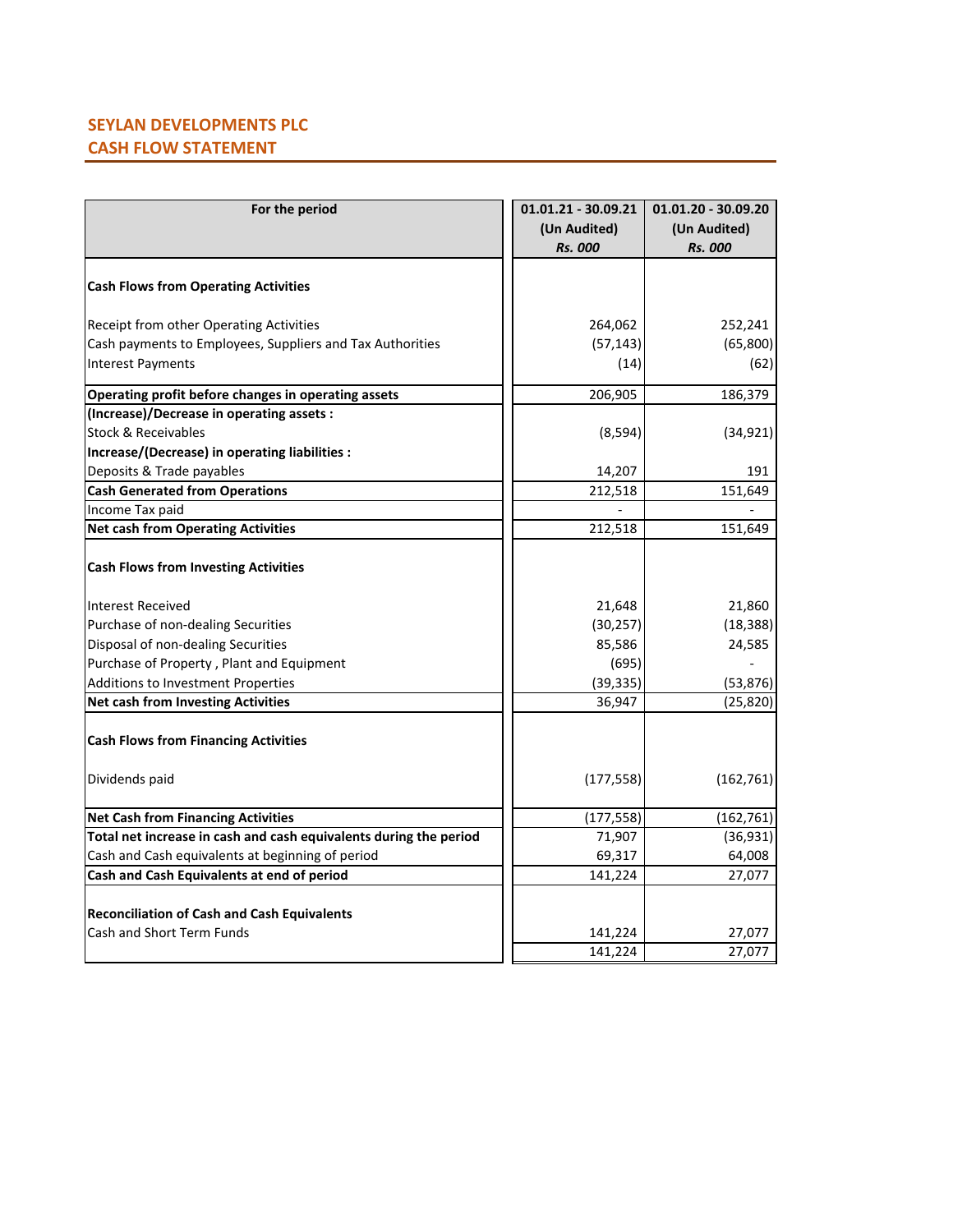## **Notes to the Financial Statements**

### **1 General**

Seylan Developments PLC (the "Company") is a "Public Quoted Company" and a Limited Liability Company Incorporated, reregistered under Companies Act No. 07 of 2007 ( PQ 151 ) and domiciled in Sri Lanka and listed on the Colombo Stock Exchange.

- The Company's registered office is situated at Level 15, Seylan Towers, No. 90, Galle Road, Colombo 03.
- The Company is in the business of development of property, administration & maintenance.
- The Company is a subsidiary of Seylan Bank PLC.
- The staff strength of the Company as at 30th September 2021 is 19 (2020- 21).

#### **2 Accounting Policies**

There are no changes to the accounting policies & method of computation since the publication of the last Annual Report. The interim Financial Statements are presented in accordance with LKAS 34, Interim Financial Reporting. The Interim Financial Statements should be read in conjunction with the Annual Financial Statements for the year ended December 31, 2020 which have been prepared in accordance with LKAS / SLFRS.

#### **3 Events After the Reporting Period**

There have been no material events after the reporting period that would require adjustments / disclosures in the Financial Statements.

### **4 Stated Capital**

| 147,964,860 Ordinary Shares | 1.553.631.030 |
|-----------------------------|---------------|
| Share Premium               | 90.760.620    |
|                             | 1,644,391,650 |

#### **5 Share price movement**

|                              | <b>Quarter Ended</b>     | <b>Year Ended</b> |               |
|------------------------------|--------------------------|-------------------|---------------|
|                              | 30.09.2021<br>30.09.2020 |                   | 31.12.2020    |
|                              |                          |                   |               |
| <b>Highest Price</b>         | 19.90                    | 13.30             | 14.70         |
| Lowest Price                 | 14.80                    | 10.00             | 11.40         |
| Last Traded Price            | 16.50                    | 12.60             | 14.40         |
| <b>Market Capitalization</b> | 2,441,420,190            | 1,864,357,236     | 2,130,693,984 |
|                              |                          |                   |               |

#### **6 Contingent Assets and Contingent Liabilities**

There are no Contingent Liabilities as at the reporting date other than what is disclosed below;

(a) Income Tax for the year of assessment 2012/13 (Rs: 9,269,763/-, Assessment no: ITA 15301100123 V1) determined by the Commissioner General of Inland Revenue have been referred to the Tax Appeals Commssion.

Based on the available information and current status of above cases, the Board of Derctors are of the opinion that the outcome of any actions will be favorable to Company and will not have any material impact on the Financial Statements.

### **7 Comparative Information**

Comparative figureshave been re-stated / adjusted where necessary, to conform to the current period presentation.